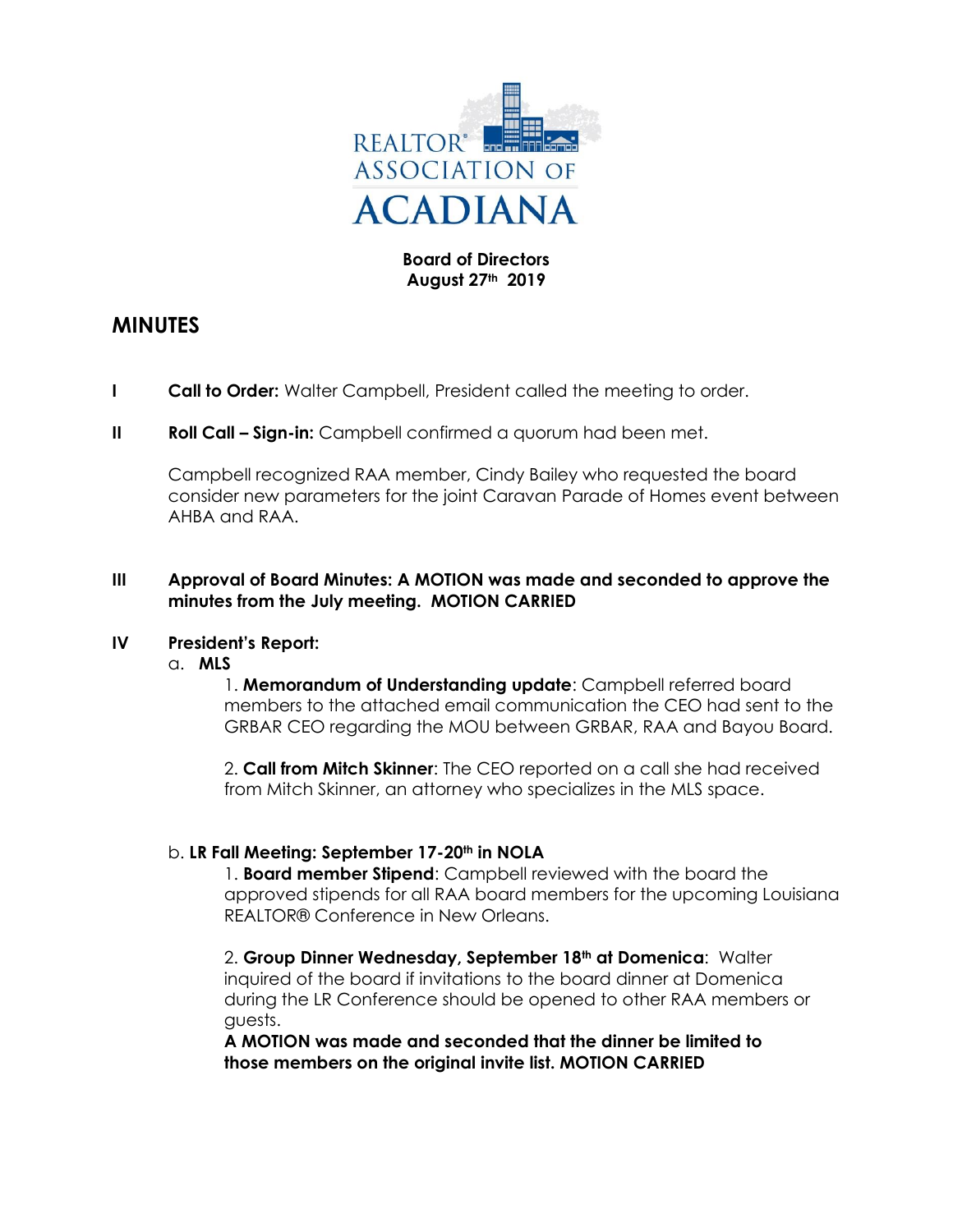c. **Education Payment Policy:** Campbell presented a new policy regarding nonmember payments for education classes to be approved by the board for inclusion in the RAA's Policy and Procedure Manual**.**

# **A MOTION was made and seconded to approve the policy as presented. MOTION CARRIED**

## d. **NAR :**

1. Corporate Ally program: Holliday reported that she had contacted NAR regarding the Association's Corporate Ally Program. The last payment RAA has made to the Corporate Ally Program was in 2017 for \$1,500 or about a \$1.00 per member.

## **A MOTION was made and seconded to NOT make a contribution to the NAR Corporate Ally Program in 2019. MOTION CARRIED**

2. Litigation Lawsuit FAQ's: Campbell then referred board members to a information FAQ sheet on the NAR class action lawsuit.

## e. **Approval of 2019 Election Committee**

**MOTION from the Executive Committee to appoint Ree Mere, Allen Duhe' and Joy Cobert to the 2019 Election Committee.** 

## **This MOTION was seconded by the board and carried.**

f. **Parade of Homes Partnership with AHBA:** The board has appointed Ken Simeral and Susan Holliday to schedule a meeting with representatives from AHBA to discuss the 2020 parade of Homes event and RAA's sponsorship of this event.

g. **Discussion of Ad displaying MLS info:** Campbell referred board members to an ad which displayed private data from the MLS. The board discussed this ad and asked the staff to call NAR for more guidance on the rules regarding public display outside of IDX rules. Staff will report back at the September meeting.

h. **Smart Growth Sponsorship/ Partnership:** Campbell referred board members to an email request from Kim Callaway, LR Staffer to sponsor the upcoming CPEX event.

## **A MOTION was made and seconded to approve a \$250 sponsorship for the CPEX event in conjunction with Louisiana REALTORS®. MOTION CARRIED**

## **V Committee Reports:**

1. MLS: Lori McCarthy, MLS Chair reviewed the minutes from the MLS committee.

## **A MOTION was made and seconded to approve the minutes as presented. MOTION CARRIED**

**VI Treasurer's Report:** Reid Smith reported on the current membership stats and noted the Prudential Account as of July 31<sup>st</sup> was \$1,219,697.19. He provided an